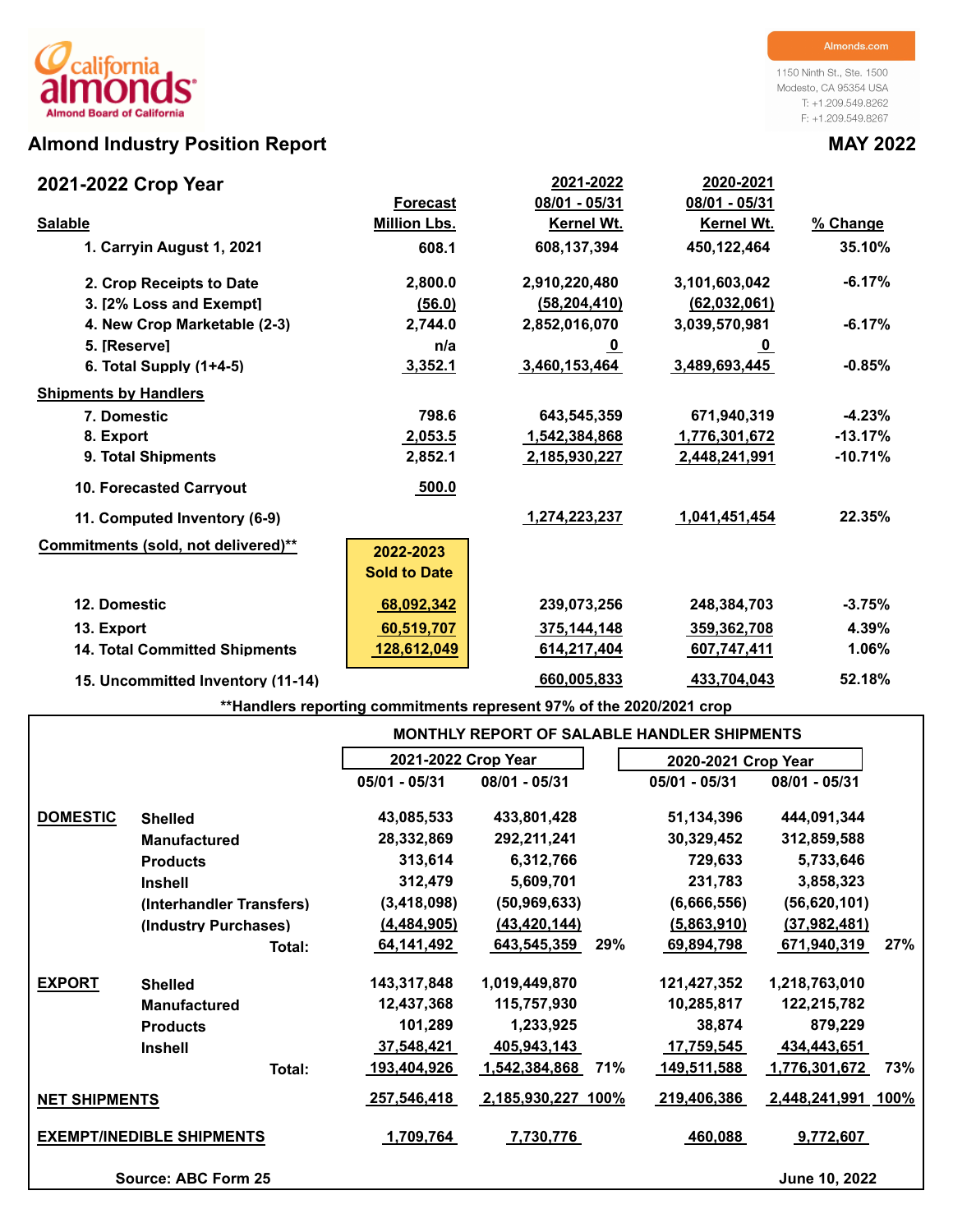#### Destination > 250,000 LBS. Current YTD are reported

| Global          | 2021/22    |                                |                | 2021 - 2022 - Current            |              |                | 2021 - 2022 - YTD             |              |                | 2020 - 2021 - Current            |              |                | 2020 - 2021 - YTD             |               |
|-----------------|------------|--------------------------------|----------------|----------------------------------|--------------|----------------|-------------------------------|--------------|----------------|----------------------------------|--------------|----------------|-------------------------------|---------------|
| Percent         | VS.        |                                |                | <b>Current Month - May, 2022</b> |              |                | August 1 through May 31, 2022 |              |                | <b>Current Month - May, 2021</b> |              |                | August 1 through May 31, 2021 |               |
| <b>Total</b>    | 2020/21    | <b>World Region</b>            |                | <b>NKW</b>                       | <b>Month</b> |                | <b>NKW</b>                    | <b>YTD</b>   |                | <b>NKW</b>                       | <b>Month</b> |                | <b>NKW</b>                    | <b>YTD</b>    |
| <b>Shiments</b> | <b>YTD</b> | <b>Destination</b>             | <b>SHELLED</b> | <b>INSHELL</b>                   | <b>TOTAL</b> | <b>SHELLED</b> | <b>INSHELL</b>                | <b>TOTAL</b> | <b>SHELLED</b> | <b>INSHELL</b>                   | <b>TOTAL</b> | <b>SHELLED</b> | <b>INSHELL</b>                | <b>TOTAL</b>  |
|                 | $+1$ .     |                                | 81%            | 19%                              | 100%         | 74%            | 26%                           | 100%         | 88%            | 12%                              | 100%         | 76%            | 24%                           | 100%          |
|                 |            | <b>VORTH AMERICA</b>           |                |                                  |              |                |                               |              |                |                                  |              |                |                               |               |
|                 | 6%         | Canada                         | 5,148,032      | $\mathbf{0}$                     | 5,148,032    | 53,551,364     | 12,565                        | 53,563,929   | 4,627,164      | $\Omega$                         | 4,627,164    | 50,529,835     | $\Omega$                      | 50,529,835    |
|                 | $-6%$      | Mexico                         | 2,400,123      | $\mathbf 0$                      | 2,400,123    | 23,638,952     | 28,000                        | 23,666,952   | 2,204,931      | $\mathsf 0$                      | 2,204,931    | 25,247,931     | $\Omega$                      | 25,247,931    |
|                 | 2%         | <b>Ttl NORTH AMERICA</b>       | 7,568,655      | $\Omega$                         | 7,568,655    | 77,258,016     | 40,565                        | 77,298,581   | 6,838,095      | $\Omega$                         | 6,838,095    | 75,858,466     | $\Omega$                      | 75,858,466    |
|                 |            | <b>ATIN AMERICA/CARIBBEAN</b>  |                |                                  |              |                |                               |              |                |                                  |              |                |                               |               |
|                 | $-35%$     | Argentina                      | 148,600        | $\mathbf 0$                      | 148,600      | 1,967,636      | $\mathbf 0$                   | 1,967,636    | 108,400        | $\Omega$                         | 108,400      | 3,045,216      | $\Omega$                      | 3,045,216     |
|                 | $-44%$     | Brazil                         | 680,557        | $\mathbf 0$                      | 680,557      | 3,501,547      | $\mathbf 0$                   | 3,501,547    | 284,952        | $\mathbf 0$                      | 284,952      | 6,302,200      | $\Omega$                      | 6,302,200     |
|                 | $-8%$      | Chile                          | 1,005,858      | $\theta$                         | 1,005,858    | 8,660,381      | $\Omega$                      | 8,660,381    | 751,950        | $\mathbf 0$                      | 751,950      | 9,410,983      | $\Omega$                      | 9,410,983     |
|                 | 9%         | Colombia                       | 895,000        | $\mathbf 0$                      | 895,000      | 6,307,915      | $\mathbf 0$                   | 6,307,915    | 238,200        | $\mathbf 0$                      | 238,200      | 5,802,970      | $\Omega$                      | 5,802,970     |
|                 | 7%         | Costa Rica                     | 271,850        | $\theta$                         | 271,850      | 1,179,909      | $\mathbf 0$                   | 1,179,909    | 32,000         | $\mathbf 0$                      | 32,000       | 1,107,878      | $\Omega$                      | 1,107,878     |
|                 | $-16%$     | Dominican Republic             | 37,000         | $\Omega$                         | 37,000       | 315,236        | 76,657                        | 391,893      | 88,000         | $\Omega$                         | 88,000       | 395,987        | 68,598                        | 464,585       |
|                 | 89%        | Honduras                       | 72,000         | $\mathbf 0$                      | 72,000       | 251,950        | $\mathbf 0$                   | 251,950      | $\Omega$       | $\Omega$                         | $\mathbf 0$  | 133,000        | $\Omega$                      | 133,000       |
|                 | $-57%$     | Peru                           | 307,650        | $\Omega$                         | 307,650      | 1,817,650      | $\mathsf 0$                   | 1,817,650    | 131,800        | $\Omega$                         | 131,800      | 4,216,050      | $\Omega$                      | 4,216,050     |
|                 | $-3%$      | Trinidad                       | 84,000         | $\mathbf 0$                      | 84,000       | 672,700        | 0                             | 672,700      | 77,000         | $\Omega$                         | 77,000       | 691,700        | $\Omega$                      | 691,700       |
|                 | $-21%$     | Ttl LATIN AMERICA/CARIBB       | 3,564,615      | $\overline{0}$                   | 3,564,615    | 25,377,773     | 76,657                        | 25,454,430   | 1,773,322      | $\Omega$                         | 1,773,322    | 31,982,068     | 70,373                        | 32,052,441    |
| 5%              | $-5%$      | <b>Total AMERICAS</b>          | 11,133,270     | $\overline{0}$                   | 11,133,270   | 102,635,789    | 117,222                       | 102,753,011  | 8,611,417      | $\mathbf 0$                      | 8,611,417    | 107,840,534    | 70,373                        | 107,910,907   |
|                 |            | <b>NORTHEAST ASIA</b>          |                |                                  |              |                |                               |              |                |                                  |              |                |                               |               |
|                 | $-27%$     | China/HongKong                 | 5,128,702      | 1,262,879                        | 6,391,581    | 37,843,329     | 73,282,202                    | 111,125,531  | 6,197,541      | 2,735,853                        | 8,933,394    | 78,888,143     | 73,295,330                    | 152, 183, 473 |
|                 | 10%        | Japan                          | 8,463,654      | $\mathbf{0}$                     | 8,463,654    | 82,011,187     | 47,793                        | 82,058,980   | 9,075,857      | $\mathbf 0$                      | 9,075,857    | 74,863,987     | 3,460                         | 74,867,447    |
|                 | $-15%$     | South Korea                    | 6,581,432      | $\mathbf{0}$                     | 6,581,432    | 57,307,108     | $\mathbf 0$                   | 57,307,108   | 3,985,654      | $\mathbf 0$                      | 3,985,654    | 67,551,779     | $\Omega$                      | 67,551,779    |
|                 | $-26%$     | Taiwan                         | 430,750        | $\mathbf 0$                      | 430,750      | 9,220,377      | 272,974                       | 9,493,351    | 696,825        | $\mathbf 0$                      | 696,825      | 12,828,502     | 63,077                        | 12,891,579    |
|                 | $-15%$     | Ttl NORTHEAST ASIA             | 20,604,538     | 1,262,879                        | 21,867,417   | 186,382,001    | 73,602,969                    | 259,984,970  | 19,955,877     | 2,735,853                        | 22,691,730   | 234,132,411    | 73,361,867                    | 307,494,278   |
|                 |            | <b>SOUTHEAST ASIA</b>          |                |                                  |              |                |                               |              |                |                                  |              |                |                               |               |
|                 | 29%        | Indonesia                      | 824,031        | 30,206                           | 854,237      | 5,783,375      | 30,206                        | 5,813,581    | 246,000        | $\mathbf 0$                      | 246,000      | 4,481,369      | 30,973                        | 4,512,342     |
|                 | $-21%$     | Malaysia                       | 506,500        | $\mathbf 0$                      | 506,500      | 6,871,705      | $\mathbf 0$                   | 6,871,705    | 709,245        | $\mathbf 0$                      | 709,245      | 8,705,862      | $\Omega$                      | 8,705,862     |
|                 | 2%         | Philippines                    | 53,500         | $\mathbf 0$                      | 53,500       | 1,071,896      | $\mathbf 0$                   | 1,071,896    | 176,500        | $\mathbf 0$                      | 176,500      | 1,047,192      | $\Omega$                      | 1,047,192     |
|                 | $-28%$     | Singapore                      | 314,500        | $\mathbf 0$                      | 314,500      | 3,354,886      | $\mathbf 0$                   | 3,354,886    | 427,599        | $\mathbf 0$                      | 427,599      | 4,661,571      | $\Omega$                      | 4,661,571     |
|                 | $-8%$      | Thailand                       | 814,450        | 310,775                          | 1,125,225    | 7,397,525      | 310,775                       | 7,708,300    | 1,000,600      | 144,860                          | 1,145,460    | 8,140,175      | 208,630                       | 8,348,805     |
|                 | $-25%$     | Vietnam                        | 3,239,760      | $\Omega$                         | 3,239,760    | 21,582,303     | 505,522                       | 22,087,825   | 3,070,626      | $-158$                           | 3,070,468    | 24,719,451     | 4,808,305                     | 29,527,756    |
|                 | $-17%$     | Ttl SOUTHEAST ASIA             | 5,752,741      | 340,981                          | 6,093,722    | 46,091,690     | 846,503                       | 46,938,193   | 5,630,570      | 144,702                          | 5,775,272    | 51,815,120     | 5,047,908                     | 56,863,028    |
|                 |            | <b>SOUTH/CENTRAL ASIA</b>      |                |                                  |              |                |                               |              |                |                                  |              |                |                               |               |
|                 | 56%        | Afghanistan                    | 612,000        | 103,567                          | 715,567      | 2,554,300      | 526,347                       | 3,080,647    | 436.000        | 52,376                           | 488.376      | 1,543,650      | 434.224                       | 1,977,874     |
|                 | $-50%$     | Bangladesh                     | 44,000         | $\mathbf 0$                      | 44,000       | 1,250,724      | $\mathsf 0$                   | 1,250,724    | 176,000        | $\mathbf 0$                      | 176,000      | 2,518,839      | $\Omega$                      | 2,518,839     |
|                 | $-7%$      | India                          | 723,325        | 33,242,343                       | 33,965,668   | 8,369,053      | 291,825,969                   | 300,195,022  | 564,500        | 13,556,536                       | 14,121,036   | 2,912,768      | 319,355,146                   | 322,267,914   |
|                 | $-62%$     | Kazakhstan                     | 394,500        | $\mathbf{0}$                     | 394,500      | 3,310,055      | 250,963                       | 3,561,018    | 1,319,700      | $\mathbf 0$                      | 1,319,700    | 9,408,100      | 31,289                        | 9,439,389     |
|                 | $-14%$     | Nepal                          | 132,000        | $\Omega$                         | 132,000      | 1,014,100      | $\mathbf 0$                   | 1,014,100    | 168,000        | $\Omega$                         | 168,000      | 1,183,250      | $\Omega$                      | 1,183,250     |
|                 | $-39%$     | Pakistan                       | 1,118,050      | 490,420                          | 1,608,470    | 3,898,200      | 2,660,581                     | 6,558,781    | 320,000        | 310,820                          | 630,820      | 4,654,816      | 6,052,444                     | 10,707,260    |
|                 | $-9%$      | Ttl SOUTH/CENTRAL ASIA         | 3,023,875      | 33,836,330                       | 36,860,205   | 20,488,632     | 295,263,860                   | 315,752,492  | 2,984,200      | 13,919,732                       | 16,903,932   | 22,315,423     | 325,905,854                   | 348,221,277   |
|                 |            | <b>IUSTRALASIA/OCEANIA</b>     |                |                                  |              |                |                               |              |                |                                  |              |                |                               |               |
|                 | $-6%$      | Australia                      | 439,044        | $\mathbf{0}$                     | 439,044      | 2,001,869      | $\Omega$                      | 2,001,869    | 205,444        | $\Omega$                         | 205,444      | 2,121,078      | $\Omega$                      | 2,121,078     |
|                 | $-30%$     | New Zealand                    | 256,500        | $\mathbf 0$                      | 256,500      | 2,210,850      | $\mathbf 0$                   | 2,210,850    | 276,650        | $\mathbf 0$                      | 276,650      | 3,149,861      | $\Omega$                      | 3,149,861     |
|                 | $-20%$     | <b>Ttl AUSTRALASIA/OCEANIA</b> | 695,544        | $\Omega$                         | 695,544      | 4,214,897      | $\Omega$                      | 4,214,897    | 482,094        | $\overline{\mathbf{0}}$          | 482,094      | 5,273,861      | $\mathbf 0$                   | 5,273,861     |
| 29%             | $-13%$     | <b>Total ASIA-PACIFIC</b>      | 30,076,698     | 35,440,190                       | 65,516,888   | 257, 177, 220  | 369,713,332                   | 626,890,552  | 29,052,741     | 16,800,287                       | 45,853,028   | 313,536,815    | 404,315,629                   | 717,852,444   |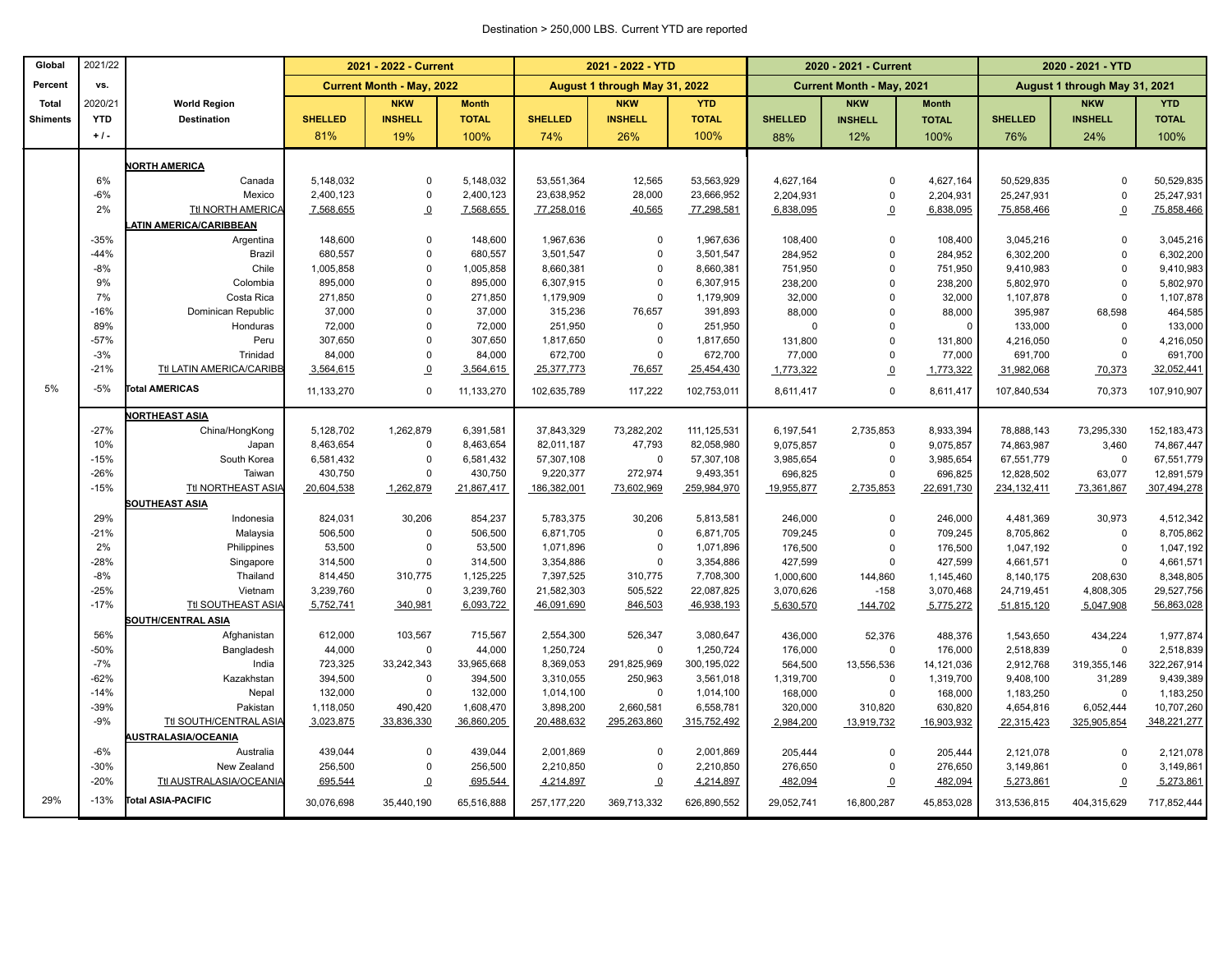| Global          | 2021/22          |                                  |                      | 2021 - 2022 - Current            |                      |                        | 2021 - 2022 - YTD             |                        | 2020 - 2021 - Current   |                                  |                         | 2020 - 2021 - YTD       |                               |                         |
|-----------------|------------------|----------------------------------|----------------------|----------------------------------|----------------------|------------------------|-------------------------------|------------------------|-------------------------|----------------------------------|-------------------------|-------------------------|-------------------------------|-------------------------|
| Percent         | vs.              |                                  |                      | <b>Current Month - May, 2022</b> |                      |                        | August 1 through May 31, 2022 |                        |                         | <b>Current Month - May, 2021</b> |                         |                         | August 1 through May 31, 2021 |                         |
| <b>Total</b>    | 2020/21          | <b>World Region</b>              |                      | <b>NKW</b>                       | <b>Month</b>         |                        | <b>NKW</b>                    | <b>YTD</b>             |                         | <b>NKW</b>                       | <b>Month</b>            |                         | <b>NKW</b>                    | <b>YTD</b>              |
| <b>Shiments</b> | <b>YTD</b>       | <b>Destination</b>               | <b>SHELLED</b>       | <b>INSHELL</b>                   | <b>TOTAL</b>         | <b>SHELLED</b>         | <b>INSHELL</b>                | <b>TOTAL</b>           | <b>SHELLED</b>          | <b>INSHELL</b>                   | <b>TOTAL</b>            | <b>SHELLED</b>          | <b>INSHELL</b>                | <b>TOTAL</b>            |
|                 | $+1$ .           |                                  | 81%                  | 19%                              | 100%                 | 74%                    | 26%                           | 100%                   | 88%                     | 12%                              | 100%                    | 76%                     | 24%                           | 100%                    |
|                 |                  |                                  |                      |                                  |                      |                        |                               |                        |                         |                                  |                         |                         |                               |                         |
|                 | $-1%$            | <b>WESTERN EUROPE</b>            | 2,725,415            | $\Omega$                         | 2,725,415            | 19,956,812             | 0                             | 19,956,812             |                         | $\Omega$                         |                         |                         |                               |                         |
|                 | 38%              | Belgium<br>Denmark               | 1,583,355            | $\Omega$                         | 1,583,355            | 8,878,534              | 0                             | 8,878,534              | 1,406,000<br>440,000    | $\mathbf 0$                      | 1,406,000<br>440,000    | 20,222,446<br>6,414,960 | $\Omega$<br>$\Omega$          | 20,222,446<br>6,414,960 |
|                 | $-39%$           | France                           | 1,906,902            | $\Omega$                         | 1,906,902            | 17,326,881             | $\mathbf 0$                   | 17,326,881             | 2,214,455               | $\Omega$                         | 2,214,455               | 28,589,734              | $\Omega$                      | 28,589,734              |
|                 | $-25%$           | Germany                          | 12,543,151           | 61,200                           | 12,604,351           | 92,767,740             | 91,800                        | 92,859,540             | 8,114,730               | $\mathbf 0$                      | 8,114,730               | 123,815,556             | 30,600                        | 123,846,156             |
|                 | $-26%$           | Greece                           | 1,222,650            | 0                                | 1,222,650            | 10,645,850             | 93,448                        | 10,739,298             | 1,178,800               | $\mathbf 0$                      | 1,178,800               | 14,310,800              | 205,616                       | 14,516,416              |
|                 | 0%               | Ireland                          | 0                    | $\mathbf 0$                      | $\mathbf 0$          | 564,000                | $\mathbf 0$                   | 564,000                | 44,000                  | $\mathbf 0$                      | 44,000                  | 564,000                 | $\mathbf 0$                   | 564,000                 |
|                 | $-12%$           | Italy                            | 8,910,089            | 89,064                           | 8,999,153            | 70,145,655             | 1,481,999                     | 71,627,654             | 9,686,387               | 64,781                           | 9,751,168               | 80,126,320              | 1,709,466                     | 81,835,786              |
|                 | 7%               | Netherlands                      | 13,106,145           | $\mathbf 0$                      | 13,106,145           | 85, 117, 454           | 32,247                        | 85,149,701             | 7,032,736               | $\mathbf 0$                      | 7,032,736               | 79,694,916              | $\Omega$                      | 79,694,916              |
|                 | $-30%$           | Norway                           | 406,800              | $\Omega$                         | 406,800              | 3,852,068              | $\mathbf 0$                   | 3,852,068              | 263,028                 | $\Omega$                         | 263,028                 | 5,496,540               | $\Omega$                      | 5,496,540               |
|                 | $-12%$           | Portugal                         | 308,000              | $\Omega$                         | 308,000              | 1,223,000              | $\mathbf 0$                   | 1,223,000              | 44,000                  | $\Omega$                         | 44,000                  | 1,389,701               | $\Omega$                      | 1,389,701               |
|                 | $-3%$            | Spain                            | 24,597,701           | 31,392                           | 24,629,093           | 183,720,979            | 869,751                       | 184,590,730            | 18,693,436              | 120,214                          | 18,813,650              | 189,734,474             | 1,311,775                     | 191,046,249             |
|                 | 6%               | Sweden                           | 565,150              | $\mathbf 0$                      | 565,150              | 5,369,350              | $\mathbf 0$                   | 5,369,350              | 396,000                 | $\mathbf 0$                      | 396,000                 | 5,067,588               | $\Omega$                      | 5,067,588               |
|                 | 28%              | Switzerland                      | 616,000              | $\Omega$                         | 616,000              | 2,157,673              | $\mathbf 0$                   | 2,157,673              | 255,150                 | $\Omega$                         | 255,150                 | 1,688,825               | $\Omega$                      | 1,688,825               |
|                 | $-33%$           | United Kingdom                   | 2,176,183            | $\Omega$                         | 2,176,183            | 22,891,913             | 62,767                        | 22,954,680             | 2,550,000               | $\Omega$                         | 2,550,000               | 34,106,541              | $\Omega$                      | 34,106,541              |
|                 | $-11%$           | <b>Ttl WESTERN EUROPE</b>        | 70,711,541           | 181,656                          | 70,893,197           | 525,031,909            | 2,632,012                     | 527,663,921            | 52,318,722              | 184,995                          | 52,503,717              | 591,752,252             | 3,257,457                     | 595,009,709             |
|                 |                  | <b>ENTRAL/EASTERN EUROPE</b>     |                      |                                  |                      |                        |                               |                        |                         |                                  |                         |                         |                               |                         |
|                 | 0%               | Azerbaijan                       | 0                    | $\mathbf 0$                      | $\Omega$             | 264,000                | 0                             | 264,000                | 0                       | $\mathbf 0$                      | 0                       | $\overline{0}$          | $\mathbf 0$                   | $\Omega$                |
|                 | 75%              | <b>Belarus</b>                   | $\mathbf 0$          | $\mathbf 0$                      | $\Omega$             | 308,000                | 0                             | 308,000                | 0                       | $\mathbf 0$                      | 0                       | 176,000                 | $\Omega$                      | 176,000                 |
|                 | $-19%$           | <b>Bulgaria</b>                  | 440,000              | $\Omega$<br>$\Omega$             | 440,000              | 1,516,000              | 15,579                        | 1,531,579              | 219,000                 | $\mathbf 0$                      | 219,000                 | 1,895,100               | $\Omega$                      | 1,895,100               |
|                 | $-46%$<br>$-66%$ | Croatia                          | 256,000<br>$\Omega$  | $\Omega$                         | 256,000<br>$\Omega$  | 2,666,000              | 0<br>0                        | 2,666,000              | 308,000<br>$\Omega$     | $\Omega$<br>$\Omega$             | 308,000<br>$\Omega$     | 4,908,750               | $\Omega$<br>$\Omega$          | 4,908,750               |
|                 | $-37%$           | <b>Czech Republic</b><br>Estonia | 1,840,485            | $\Omega$                         | 1,840,485            | 616,005<br>9,272,874   | 32,202                        | 616,005<br>9,305,076   | 1,540,000               | $\mathbf 0$                      | 1,540,000               | 1,824,961<br>14,715,895 | 38,300                        | 1,824,961<br>14,754,195 |
|                 | $-43%$           | Georgia                          | 220,000              | $\Omega$                         | 220,000              | 1,495,150              | $\mathbf 0$                   | 1,495,150              | 439,500                 | $\mathbf 0$                      | 439,500                 | 2,598,650               | 31,500                        | 2,630,150               |
|                 | 28%              | Latvia                           | 35,950               | $\mathbf 0$                      | 35,950               | 2,109,800              | $\mathbf 0$                   | 2,109,800              | 72,000                  | $\mathbf 0$                      | 72,000                  | 1,652,000               | $\Omega$                      | 1,652,000               |
|                 | $-32%$           | Lithuania                        | 263,000              | $\Omega$                         | 263,000              | 5,199,390              | 64,206                        | 5,263,596              | 484,000                 | $\mathbf 0$                      | 484,000                 | 7,779,650               | $\Omega$                      | 7,779,650               |
|                 | $-18%$           | Poland                           | 440,000              | $\Omega$                         | 440,000              | 4,313,124              | 0                             | 4,313,124              | 168,800                 | $\mathbf 0$                      | 168,800                 | 5,286,900               | $\Omega$                      | 5,286,900               |
|                 | $-20%$           | Romania                          | 131,000              | $\Omega$                         | 131,000              | 453,500                | $\Omega$                      | 453,500                | 44,000                  | $\mathbf 0$                      | 44,000                  | 564,000                 | $\Omega$                      | 564,000                 |
|                 | 438%             | Russia                           | $\Omega$             | $\Omega$                         | 0                    | 473,000                | $\Omega$                      | 473,000                | 0                       | $\Omega$                         | 0                       | 88,000                  | $\Omega$                      | 88,000                  |
|                 | $-54%$           | Serbia                           | $\mathbf 0$          | $\Omega$                         | $\Omega$             | 264,000                | $\Omega$                      | 264,000                | 305,750                 | $\mathbf 0$                      | 305,750                 | 569,450                 | $\Omega$                      | 569,450                 |
|                 | $-54%$           | Ukraine                          | $-44,000$            | $\Omega$                         | (44,000)             | 2,937,950              | $\mathbf 0$                   | 2,937,950              | 563,950                 | $\mathbf 0$                      | 563,950                 | 6,367,424               | $\Omega$                      | 6,367,424               |
|                 | $-35%$           | Ttl CENTRAL/EASTERN EURO         | 3,743,385            | $\overline{0}$                   | 3,743,385            | 32,695,743             | 111,987                       | 32,807,730             | 4,321,000               | $\underline{\mathbf{0}}$         | 4,321,000               | 50,182,430              | 69,800                        | 50,252,230              |
| 26%             | $-13%$           | <b>Total EUROPE</b>              | 74,454,926           | 181,656                          | 74,636,582           | 557,727,652            | 2,743,999                     | 560,471,651            | 56,639,722              | 184,995                          | 56,824,717              | 641,934,682             | 3,327,257                     | 645,261,939             |
|                 |                  | <b>MIDDLE EAST</b>               |                      |                                  |                      |                        |                               |                        |                         |                                  |                         |                         |                               |                         |
|                 | $-19%$           | Bahrain                          | 196,750              | $\mathbf 0$                      | 196,750              | 1,090,850              | 0                             | 1,090,850              | 73,000                  | $\Omega$                         | 73,000                  | 1,343,250               | $\Omega$                      | 1,343,250               |
|                 | $-5%$            | Cyprus                           | 36,000               | $\mathbf 0$                      | 36,000               | 799,300                | 0                             | 799,300                | 44,000                  | $\Omega$                         | 44,000                  | 841,000                 | $\Omega$                      | 841,000                 |
|                 | $-48%$           | Iraq                             | 88,000               | $\Omega$                         | 88,000               | 609,550                | 0                             | 609,550                | 132,000                 | $\Omega$                         | 132,000                 | 1,180,000               | $\Omega$                      | 1,180,000               |
|                 | $-27%$           | Israel                           | 1,504,750            | 63,900                           | 1,568,650            | 9,230,219              | 923,384                       | 10,153,603             | 1,131,040               | $\mathbf 0$                      | 1,131,040               | 13,645,160              | 346,978                       | 13,992,138              |
|                 | 8%               | Jordan                           | 1,428,500            | 31,352                           | 1,459,852            | 11,487,400             | 629,056                       | 12,116,456             | 1,284,000               | 31,001                           | 1,315,001               | 10,410,375              | 788,724                       | 11,199,099              |
|                 | $-14%$           | Kuwait                           | 180,250              | $\mathbf 0$                      | 180,250              | 2,694,050              | 31,950                        | 2,726,000              | 178,000                 | $\mathbf 0$                      | 178,000                 | 3,164,100               | $\Omega$                      | 3,164,100               |
|                 | -50%             | Lebanon                          | 176,000              | 0                                | 176,000              | 1,803,000              | 0                             | 1,803,000              | 512,400                 | 0                                | 512,400                 | 3,581,900               | 0                             | 3,581,900               |
|                 | $-56%$           | Oman                             | 44,000               | $\mathbf 0$                      | 44,000               | 270,525                | 0                             | 270,525                | 157,000                 | $\mathbf 0$                      | 157,000                 | 612,000                 | $\mathbf 0$                   | 612,000                 |
|                 | $-28%$           | Qatar                            | 197,000              | $\mathbf 0$                      | 197,000              | 1,150,275              | $\mathbf 0$                   | 1,150,275              | 264,000                 | $\mathbf 0$                      | 264,000                 | 1,598,258               | $\Omega$                      | 1,598,258               |
|                 | $-29%$           | Saudi Arabia                     | 2,658,700            | $\mathbf 0$                      | 2,658,700            | 15,562,850             | 57,047                        | 15,619,897             | 2,619,200               | 28,822                           | 2,648,022               | 21,602,010              | 296,868                       | 21,898,878              |
|                 | $-4%$            | Turkey                           | 8,650,014            | 1,092,080                        | 9,742,094            | 39,861,103             | 16,056,939                    | 55,918,042             | 4,898,494               | 128,655                          | 5,027,149               | 44,826,143              | 13,188,517                    | 58,014,660              |
|                 | $-6%$            | <b>United Arab Emirates</b>      | 13,905,512           | 739,243                          | 14,644,755           | 83,585,846             | 14,636,439                    | 98,222,285             | 9,405,100               | 553,935                          | 9,959,035               | 92,851,724              | 11,374,485                    | 104,226,209             |
|                 | $-10%$           | Ttl MIDDLE EAST                  | 29,065,476           | 1,926,575                        | 30,992,051           | 168,144,968            | 32,334,815                    | 200,479,783            | 20,698,234              | 742,413                          | 21,440,647              | 195,655,920             | 25,995,572                    | 221,651,492             |
|                 |                  | <b>NORTH AFRICA</b>              |                      |                                  |                      |                        |                               |                        |                         |                                  |                         |                         |                               |                         |
|                 | 46%              | Algeria                          | 2,808,000            | 0                                | 2,808,000            | 8,645,500              | 0                             | 8,645,500              | 1,980,000               | 0                                | 1,980,000               | 5,934,600               | 0                             | 5,934,600               |
|                 | $-50%$<br>$-21%$ | Egypt<br>Libya                   | 308,000<br>1,010,700 | $\mathbf 0$<br>0                 | 308,000<br>1,010,700 | 3,353,329<br>4,107,000 | 545,936<br>440,249            | 3,899,265<br>4,547,249 | 1,183,950               | 31,850<br>$\mathbf 0$            | 1,215,800               | 7,339,100               | 443,000<br>291,820            | 7,782,100               |
|                 | $-54%$           | Morocco                          | 5,843,452            | $\mathbf 0$                      | 5,843,452            | 25,960,952             | 15,334                        | 25,976,286             | 1,320,000<br>11,204,800 | 0                                | 1,320,000<br>11,204,800 | 5,499,510<br>56,353,994 | $\mathbf 0$                   | 5,791,330<br>56,353,994 |
|                 | $-44%$           | <b>Ttl NORTH AFRICA</b>          | 9,970,152            | $\Omega$                         | 9,970,152            | 42,242,781             | 1,033,775                     | 43,276,556             | 15,908,750              | 31,850                           | 15,940,600              | 76,181,004              | 734,820                       | 76,915,824              |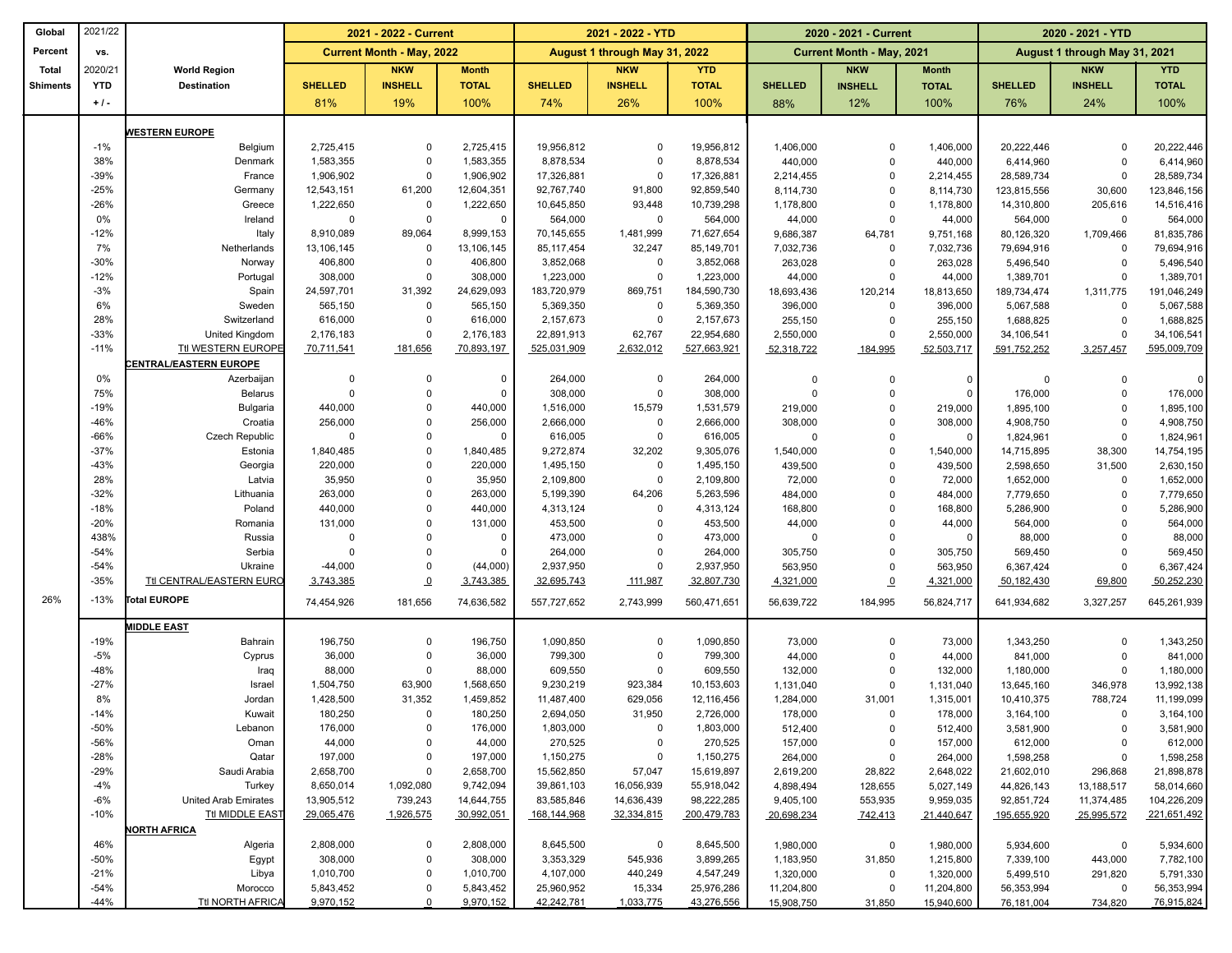| Global          | 2021/22    |                              |                                  | 2021 - 2022 - Current |              |                | 2021 - 2022 - YTD             |               |                | 2020 - 2021 - Current     |              | 2020 - 2021 - YTD             |                |               |
|-----------------|------------|------------------------------|----------------------------------|-----------------------|--------------|----------------|-------------------------------|---------------|----------------|---------------------------|--------------|-------------------------------|----------------|---------------|
| Percent         | vs.        |                              | <b>Current Month - May, 2022</b> |                       |              |                | August 1 through May 31, 2022 |               |                | Current Month - May, 2021 |              | August 1 through May 31, 2021 |                |               |
| Total           | 2020/21    | <b>World Region</b>          |                                  | <b>NKW</b>            | <b>Month</b> |                | <b>NKW</b>                    | <b>YTD</b>    |                | <b>NKW</b>                | <b>Month</b> |                               | <b>NKW</b>     | <b>YTD</b>    |
| <b>Shiments</b> | <b>YTD</b> | <b>Destination</b>           | <b>SHELLED</b>                   | <b>INSHELL</b>        | <b>TOTAL</b> | <b>SHELLED</b> | <b>INSHELL</b>                | <b>TOTAL</b>  | <b>SHELLED</b> | <b>INSHELL</b>            | <b>TOTAL</b> | <b>SHELLED</b>                | <b>INSHELL</b> | <b>TOTAL</b>  |
|                 | $+1$ .     |                              | 81%                              | 19%                   | 100%         | 74%            | 26%                           | 100%          | 88%            | 12%                       | 100%         | 76%                           | 24%            | 100%          |
|                 |            | <b>SUB-SAHARAN AFRICA</b>    |                                  |                       |              |                |                               |               |                |                           |              |                               |                |               |
|                 | 29%        | South Africa                 | 1,155,983                        | $\Omega$              | 1,155,983    | 8.134.865      | $\mathbf{0}$                  | 8,134,865     | 805,179        |                           | 805,179      | 6,328,541                     |                | 6,328,541     |
|                 | 27%        | Ttl SUB-SAHARAN AFRICA       | 1,155,983                        | $\overline{0}$        | 1,155,983    | 8,513,315      | $\overline{0}$                | 8,513,315     | 841,179        |                           | 841,179      | 6,709,066                     |                | 6,709,066     |
| 12%             | $-17%$     | Total MIDDLE EAST/AFRICA     | 40,191,611                       | 1,926,575             | 42,118,186   | 218,901,064    | 33,368,590                    | 252,269,654   | 37,448,163     | 774,263                   | 38,222,426   | 278,545,990                   | 26,730,392     | 305,276,382   |
|                 | $-13%$     | <b>TOTAL EXPORTS</b>         | 155,856,505                      | 37,548,421            | 193,404,926  | 1,136,441,725  | 405,943,143                   | 1,542,384,868 | 131,752,043    | 17,759,545                | 149,511,588  | 341,858,021                   | 434,443,651    | 1,776,301,672 |
| 29%             | $-4%$      | <b>TOTAL DOMESTIC</b>        |                                  |                       | 64,141,492   |                |                               | 643,545,359   |                |                           | 69,894,798   |                               |                | 671,940,319   |
| 100%            | $-11%$     | <b>GRAND TOTAL SHIPMENTS</b> |                                  |                       | 257,546,418  |                |                               | 2,185,930,227 |                |                           | 219,406,386  |                               |                | 2,448,241,991 |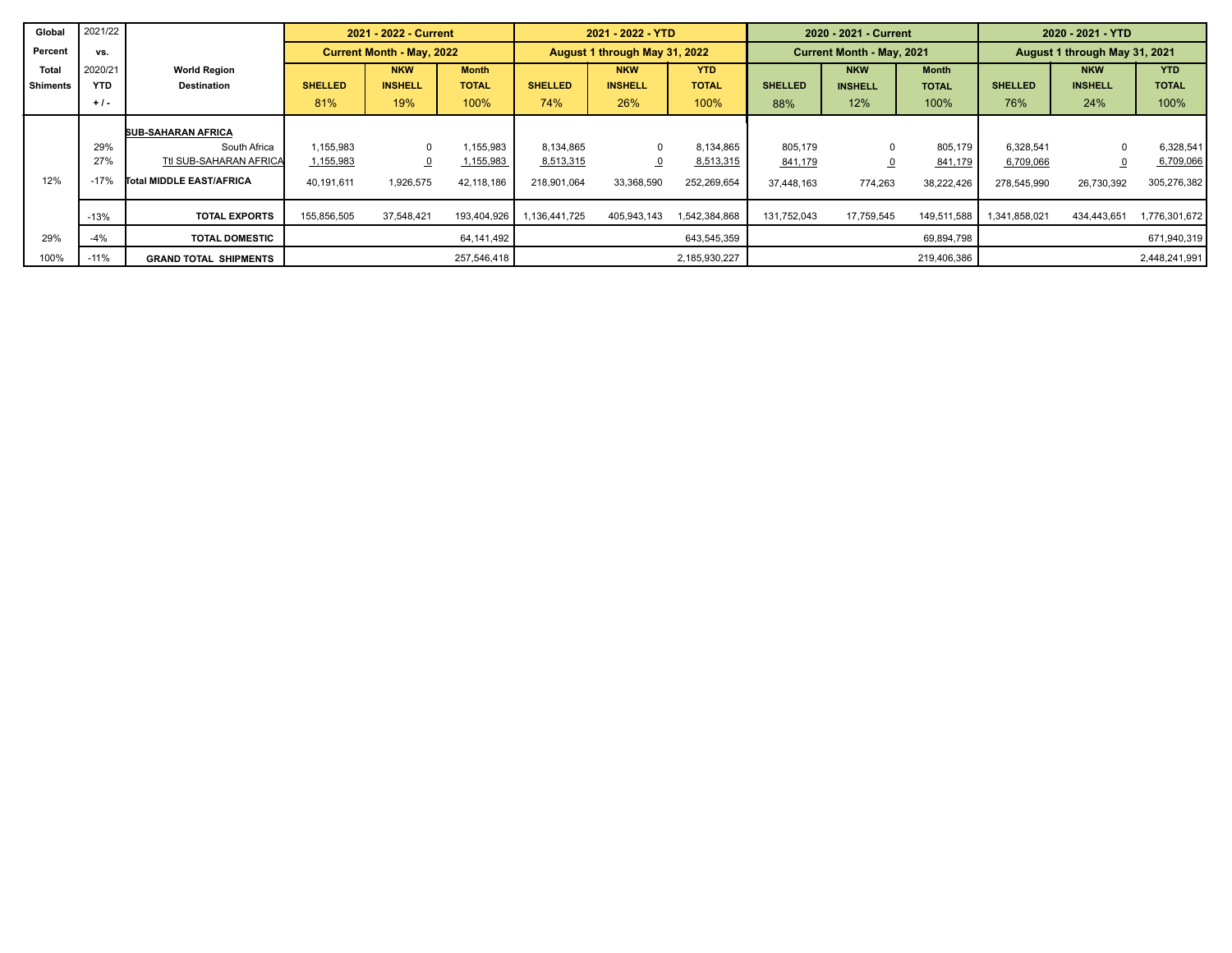

## **Almond Board of California Almond Board Quality Control Receipts Report Industry Summary**

## **August 1, 2021 through May 31, 2022**

|                                  | <b>From ABC Form</b> | <b>From USDA Inspection Certificates</b> |                        | % of Total      |           |
|----------------------------------|----------------------|------------------------------------------|------------------------|-----------------|-----------|
| <b>Variety Name</b>              | 1 Total Receipts     | <b>Total Receipts</b>                    | <b>Total Inedibles</b> | <b>Receipts</b> | % Rejects |
| Aldrich                          | 122,046,150          | 120,920,084                              | 2,167,744              | 4.19%           | 1.79%     |
| Avalon                           | 6,492,697            | 6,366,258                                | 214,349                | 0.22%           | 3.37%     |
| Bennett-Hickman                  | 6,184,313            | 6,253,941                                | 137,776                | 0.21%           | 2.20%     |
| <b>Butte</b>                     | 62,161,251           | 61,751,385                               | 810,270                | 2.14%           | 1.31%     |
| <b>Butte/Padre</b>               | 208,661,793          | 208,564,236                              | 2,806,466              | 7.17%           | 1.35%     |
| Capitola                         | 48,030               | 48,790                                   | 1,056                  | 0.00%           | 2.16%     |
| Carmel                           | 116, 166, 179        | 115,722,196                              | 1,742,875              | 3.99%           | 1.51%     |
| Folsom                           | 1,441,042            | 1,331,410                                | 46,568                 | 0.05%           | 3.50%     |
| Fritz                            | 92,930,162           | 91,379,969                               | 2,063,442              | 3.19%           | 2.26%     |
| Independence                     | 340,401,837          | 340,205,361                              | 5,940,977              | 11.70%          | 1.75%     |
| Livingston                       | 4,006,612            | 4,037,304                                | 74,627                 | 0.14%           | 1.85%     |
| Marchini                         | 525,062              | 525,062                                  | 11,522                 | 0.02%           | 2.19%     |
| Marcona                          | 667,703              | 385,824                                  | 5,867                  | 0.02%           | 1.52%     |
| <b>Mission</b>                   | 5,349,399            | 5,212,739                                | 52,991                 | 0.18%           | 1.02%     |
| Mixed                            | 61,778,638           | 72,030,639                               | 4,135,605              | 2.12%           | 5.74%     |
| Monarch                          | 0                    | 201,974                                  | 5,726                  | 0.00%           | 2.84%     |
| Monterey                         | 518, 147, 735        | 517,330,063                              | 10,927,206             | 17.80%          | 2.11%     |
| Morley                           | 457,522              | 420,686                                  | 8,492                  | 0.02%           | 2.02%     |
| Neplus                           | 483,172              | 1,062,780                                | 17,634                 | 0.02%           | 1.66%     |
| Nonpareil                        | 1,131,387,022        | 1,129,785,741                            | 22,723,722             | 38.88%          | 2.01%     |
| Padre                            | 16,283,484           | 16, 151, 127                             | 128,199                | 0.56%           | 0.79%     |
| Peerless                         | 3,983,477            | 3,959,590                                | 27,729                 | 0.14%           | 0.70%     |
| Price                            | 16,789,331           | 16,234,944                               | 171,302                | 0.58%           | 1.06%     |
| Ruby                             | 1,239,186            | 1,238,208                                | 22,686                 | 0.04%           | 1.83%     |
| Shasta                           | 17,575,248           | 17,430,311                               | 219,338                | 0.60%           | 1.26%     |
| Sonora                           | 19,389,856           | 19,338,250                               | 454,592                | 0.67%           | 2.35%     |
| Supareil                         | 13,561,421           | 13,454,159                               | 279,644                | 0.47%           | 2.08%     |
| Winters                          | 13,672,438           | 13,630,811                               | 206,810                | 0.47%           | 1.52%     |
| <b>Wood Colony</b>               | 126, 185, 047        | 125,359,421                              | 1,559,899              | 4.34%           | 1.24%     |
| <b>Major Varieties Sub Total</b> | 2,908,015,807        | 2,910,333,263                            | 56,965,114             | 99.92%          | 1.96%     |
| <b>Minor Varieties Sub Total</b> | 2,204,673            | 2,793,832                                | 42,905                 | 0.08%           | 1.54%     |
| <b>Grand Total All Varieties</b> | 2,910,220,480        | 2,913,127,095                            | 57,008,019             | 100.00%         | 1.96%     |

**This report is subject to futher verification of handler's receipts and futher reconciliation of USDA Incoming Certificates**